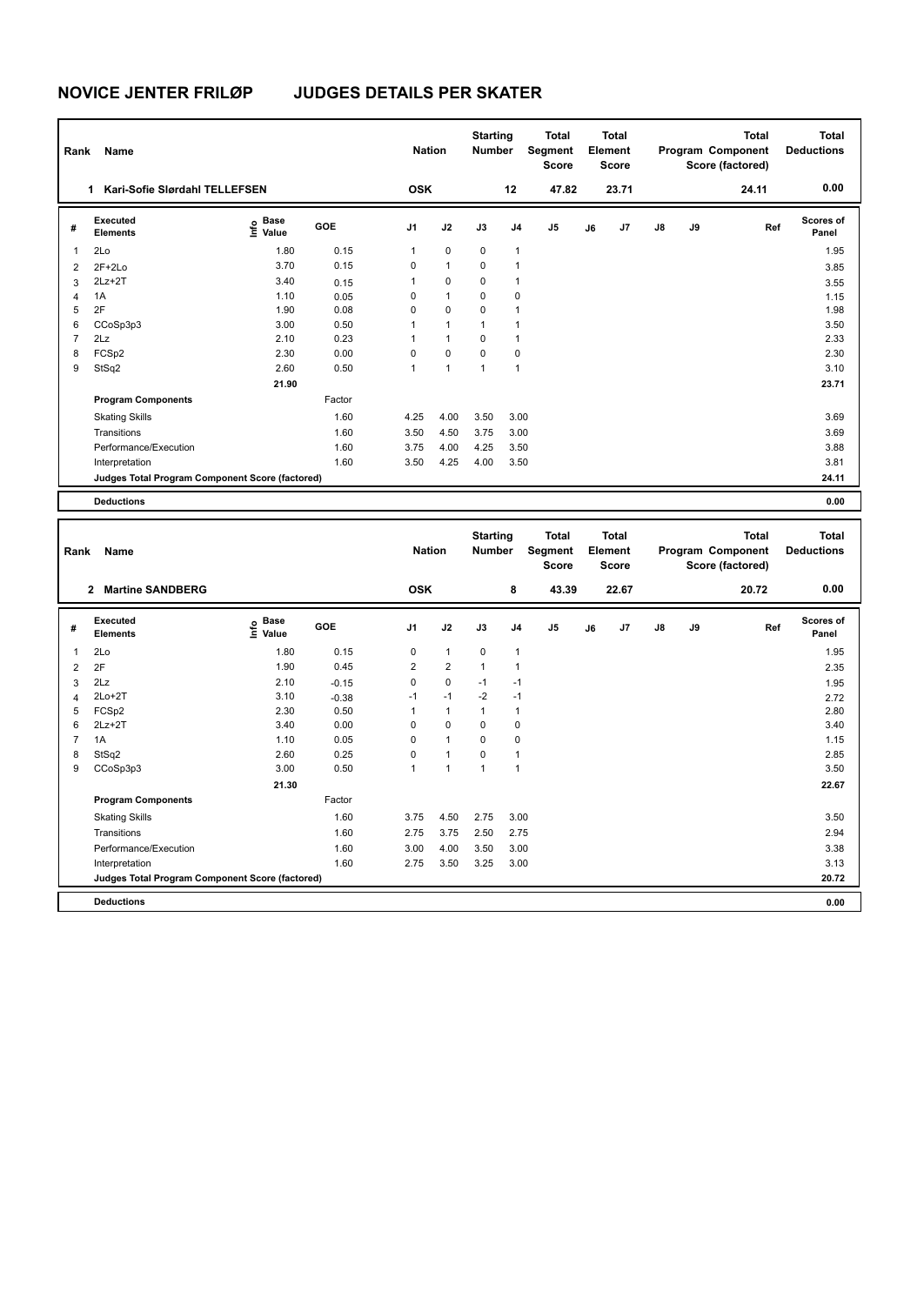| Rank           | Name                                            |                              |            | <b>Nation</b> |              | <b>Starting</b><br><b>Number</b> |                | <b>Total</b><br>Segment<br>Score |    | <b>Total</b><br>Element<br>Score |    |    | <b>Total</b><br>Program Component<br>Score (factored) | <b>Total</b><br><b>Deductions</b> |
|----------------|-------------------------------------------------|------------------------------|------------|---------------|--------------|----------------------------------|----------------|----------------------------------|----|----------------------------------|----|----|-------------------------------------------------------|-----------------------------------|
|                | 3 Marianne DRETVIK                              |                              |            | <b>SKK</b>    |              |                                  | 11             | 42.12                            |    | 20.50                            |    |    | 21.62                                                 | 0.00                              |
| #              | <b>Executed</b><br><b>Elements</b>              | e Base<br>⊑ Value            | GOE        | J1            | J2           | J3                               | J4             | J5                               | J6 | J7                               | J8 | J9 | Ref                                                   | Scores of<br>Panel                |
| 1              | $2Lo+2T$                                        | 3.10                         | $-0.15$    | $-1$          | $\mathbf 0$  | $\mathbf 0$                      | $-1$           |                                  |    |                                  |    |    |                                                       | 2.95                              |
| $\overline{2}$ | 1A                                              | 1.10                         | 0.05       | $\mathbf 0$   | $\mathbf{1}$ | $\mathbf 0$                      | $\mathbf 0$    |                                  |    |                                  |    |    |                                                       | 1.15                              |
| 3              | FCSSp2                                          | 2.30                         | $-0.23$    | $\mathbf 0$   | $-2$         | $-1$                             | 0              |                                  |    |                                  |    |    |                                                       | 2.07                              |
| $\overline{4}$ | $2F+2T$                                         | 3.20                         | $-0.60$    | $-2$          | $-2$         | $-2$                             | $-2$           |                                  |    |                                  |    |    |                                                       | 2.60                              |
| 5              | 2F                                              | 1.90                         | 0.00       | $\mathbf 0$   | $\mathbf 0$  | $\mathbf 0$                      | $\mathbf 0$    |                                  |    |                                  |    |    |                                                       | 1.90                              |
| 6              | 2Lz                                             | 2.10                         | 0.08       | $\mathbf{1}$  | 0            | $\mathbf 0$                      | 0              |                                  |    |                                  |    |    |                                                       | 2.18                              |
| $\overline{7}$ | CCoSp3p3                                        | 3.00                         | 0.00       | $\Omega$      | $\mathbf 0$  | $\mathbf 0$                      | 0              |                                  |    |                                  |    |    |                                                       | 3.00                              |
| 8              | StSq2                                           | 2.60                         | 0.25       | $\mathbf 0$   | 0            | 1                                | $\mathbf{1}$   |                                  |    |                                  |    |    |                                                       | 2.85                              |
| 9              | 2Lo                                             | 1.80                         | 0.00       | $\Omega$      | $\mathbf 0$  | $\mathbf 0$                      | $\mathbf 0$    |                                  |    |                                  |    |    |                                                       | 1.80                              |
|                |                                                 | 21.10                        |            |               |              |                                  |                |                                  |    |                                  |    |    |                                                       | 20.50                             |
|                | <b>Program Components</b>                       |                              | Factor     |               |              |                                  |                |                                  |    |                                  |    |    |                                                       |                                   |
|                | <b>Skating Skills</b>                           |                              | 1.60       | 4.00          | 3.50         | 3.50                             | 3.00           |                                  |    |                                  |    |    |                                                       | 3.50                              |
|                | Transitions                                     |                              | 1.60       | 3.50          | 3.00         | 3.75                             | 2.75           |                                  |    |                                  |    |    |                                                       | 3.25                              |
|                | Performance/Execution                           |                              | 1.60       | 3.25          | 3.50         | 4.00                             | 2.75           |                                  |    |                                  |    |    |                                                       | 3.38                              |
|                | Interpretation                                  |                              | 1.60       | 3.00          | 3.00         | 4.25                             | 3.25           |                                  |    |                                  |    |    |                                                       | 3.38                              |
|                | Judges Total Program Component Score (factored) |                              |            |               |              |                                  |                |                                  |    |                                  |    |    |                                                       | 21.62                             |
|                |                                                 |                              |            |               |              |                                  |                |                                  |    |                                  |    |    |                                                       |                                   |
|                | <b>Deductions</b>                               |                              |            |               |              |                                  |                |                                  |    |                                  |    |    |                                                       | 0.00                              |
|                |                                                 |                              |            |               |              | <b>Starting</b>                  |                | <b>Total</b>                     |    | <b>Total</b>                     |    |    | <b>Total</b>                                          | <b>Total</b>                      |
| Rank           | Name                                            |                              |            | <b>Nation</b> |              | <b>Number</b>                    |                | Segment                          |    | Element                          |    |    | Program Component                                     | <b>Deductions</b>                 |
|                |                                                 |                              |            |               |              |                                  |                | Score                            |    | Score                            |    |    | Score (factored)                                      |                                   |
|                | 4 Ingrid Louise VESTRE                          |                              |            | <b>BKK</b>    |              |                                  | 9              | 40.56                            |    | 18.55                            |    |    | 22.51                                                 | 0.50                              |
| #              | Executed<br><b>Elements</b>                     | <b>Base</b><br>١nf٥<br>Value | <b>GOE</b> | J1            | J2           | J3                               | J <sub>4</sub> | J5                               | J6 | J7                               | J8 | J9 | Ref                                                   | Scores of<br>Panel                |
| 1              | 2Lz+2Lo<<                                       | 2.60                         | $-0.90$    | $-3$          | $-3$         | $-3$                             | $-3$           |                                  |    |                                  |    |    |                                                       | 1.70                              |
| 2              | $2F < +2T <$                                    | 2.30<br>$\,<$                | $-0.60$    | $-2$          | $-2$         | $-2$                             | $-2$           |                                  |    |                                  |    |    |                                                       | 1.70                              |
| 3              | 2Lo                                             | 1.80                         | 0.00       | $\mathbf 0$   | $\mathbf 0$  | $\mathbf 0$                      | 0              |                                  |    |                                  |    |    |                                                       | 1.80                              |
| $\overline{4}$ | 1A                                              | 1.10                         | 0.00       | 0             | $\pmb{0}$    | $\mathbf 0$                      | 0              |                                  |    |                                  |    |    |                                                       | 1.10                              |
| 5              | FSSp3                                           | 2.60                         | 0.50       | 1             | 0            | $\overline{2}$                   | $\mathbf{1}$   |                                  |    |                                  |    |    |                                                       | 3.10                              |
| 6              | 2S                                              | 1.30                         | 0.05       | $\mathbf 0$   | $\mathbf 0$  | $\mathbf 0$                      | $\mathbf{1}$   |                                  |    |                                  |    |    |                                                       | 1.35                              |
| $\overline{7}$ | 2Lz                                             | 2.10                         | $-0.90$    | $-3$          | $-3$         | -3                               | $-3$           |                                  |    |                                  |    |    |                                                       | 1.20                              |
| 8              | CCoSp3p3                                        | 3.00                         | 0.75       | $\mathbf{1}$  | $\mathbf{1}$ | $\overline{2}$                   | $\overline{2}$ |                                  |    |                                  |    |    |                                                       | 3.75                              |

9 StSq2 2.60 0.25 1 0 0 1 2.85  **19.40 19.55 Program Components**  Skating Skills 3.50 3.25 3.50 2.75 1.60 3.25 Factor Transitions 1.60 3.75 3.50 3.25 3.00 3.38 Performance/Execution 1.60 4.00 3.25 4.00 3.50 3.69 3.69 3.75 4.00 3.75 4.00 3.75 4.00 3.25 3.75 4.00 3.25 3.75 Interpretation 1.60 4.00 3.75 4.00 3.25 **Judges Total Program Component Score (factored) 22.51**

**Deductions** Falls: -0.50 **-0.50**

< Under-rotated jump << Downgraded jump ! Not clear edge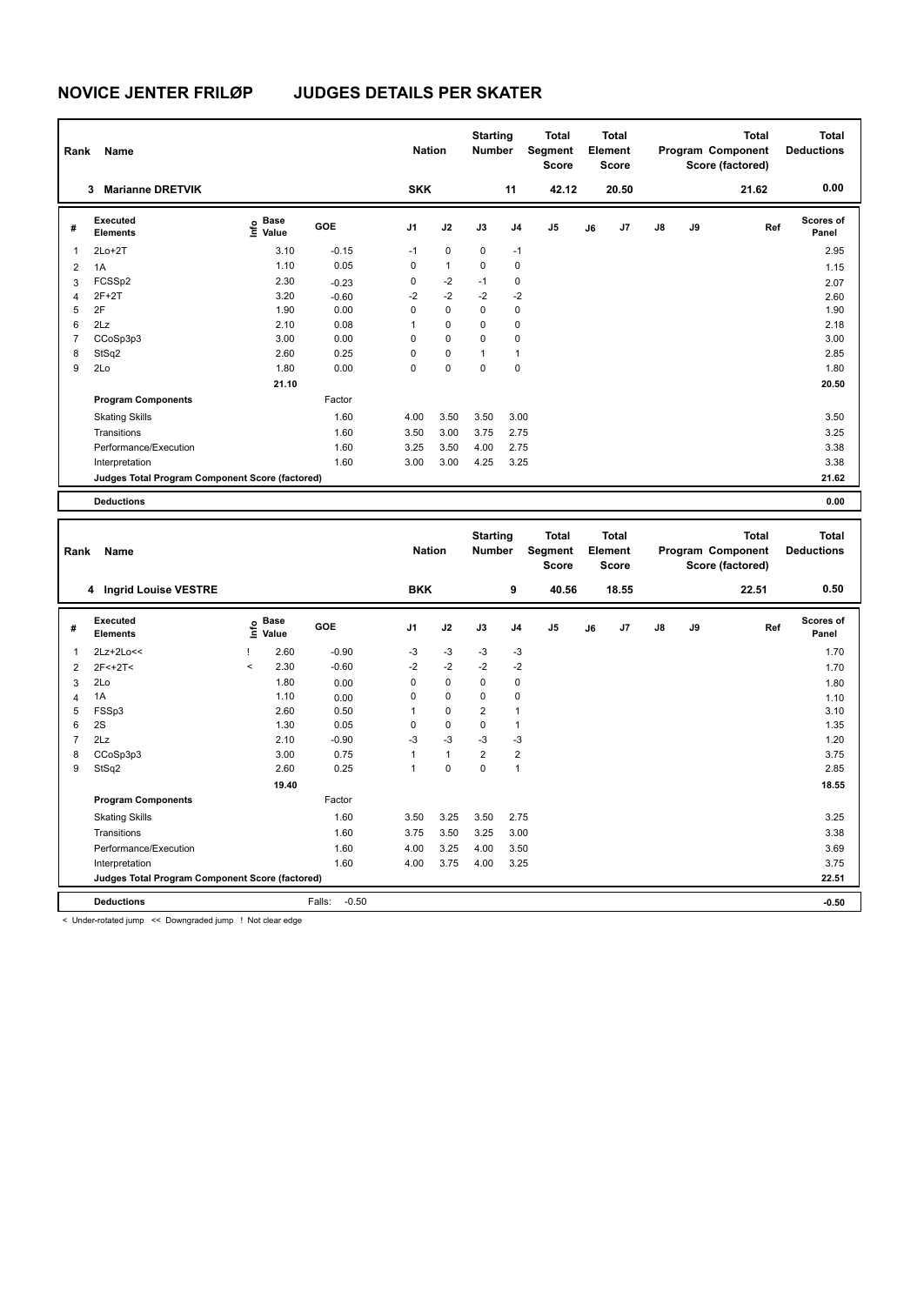| Rank           | Name                                            | <b>Nation</b> |                                             | <b>Starting</b><br><b>Number</b> |             | <b>Total</b><br>Segment<br><b>Score</b> |          | <b>Total</b><br>Element<br><b>Score</b> |                |    | <b>Total</b><br>Program Component<br>Score (factored) | Total<br><b>Deductions</b> |    |       |                    |
|----------------|-------------------------------------------------|---------------|---------------------------------------------|----------------------------------|-------------|-----------------------------------------|----------|-----------------------------------------|----------------|----|-------------------------------------------------------|----------------------------|----|-------|--------------------|
|                | Amine STORRØD<br>5.                             |               |                                             |                                  | <b>FKK</b>  |                                         |          | 6                                       | 39.93          |    | 20.22                                                 |                            |    | 19.71 | 0.00               |
| #              | Executed<br><b>Elements</b>                     |               | <b>Base</b><br>e <sup>Base</sup><br>⊆ Value | GOE                              | J1          | J2                                      | J3       | J <sub>4</sub>                          | J <sub>5</sub> | J6 | J <sub>7</sub>                                        | $\mathsf{J}8$              | J9 | Ref   | Scores of<br>Panel |
| 1              | 2F                                              |               | 1.90                                        | 0.08                             | $\mathbf 0$ | $\mathbf 0$                             | 0        | 1                                       |                |    |                                                       |                            |    |       | 1.98               |
| 2              | CCoSp3p3                                        |               | 3.00                                        | 0.13                             | 0           | 0                                       | 0        | 1                                       |                |    |                                                       |                            |    |       | 3.13               |
| 3              | 2Lo                                             |               | 1.80                                        | 0.08                             | 0           | 0                                       | 0        | 1                                       |                |    |                                                       |                            |    |       | 1.88               |
| 4              | $2F+2Lo$                                        |               | 3.70                                        | 0.00                             | 0           | $\pmb{0}$                               | 0        | $\mathbf 0$                             |                |    |                                                       |                            |    |       | 3.70               |
| 5              | $2$ Lze $+2$ T                                  | e             | 2.80                                        | $-0.68$                          | $-2$        | $-2$                                    | $-3$     | $-2$                                    |                |    |                                                       |                            |    |       | 2.12               |
| 6              | 1A                                              |               | 1.10                                        | 0.00                             | $\Omega$    | $\mathbf 0$                             | $\Omega$ | 0                                       |                |    |                                                       |                            |    |       | 1.10               |
| $\overline{7}$ | 2S                                              |               | 1.30                                        | 0.00                             | 0           | 0                                       | 0        | 0                                       |                |    |                                                       |                            |    |       | 1.30               |
| 8              | StSq2                                           |               | 2.60                                        | 0.13                             | 1           | 0                                       | 0        | 0                                       |                |    |                                                       |                            |    |       | 2.73               |
| 9              | FCSp1                                           |               | 1.90                                        | 0.38                             | 0           | $\mathbf{1}$                            | 1        | 1                                       |                |    |                                                       |                            |    |       | 2.28               |
|                |                                                 |               | 20.10                                       |                                  |             |                                         |          |                                         |                |    |                                                       |                            |    |       | 20.22              |
|                | <b>Program Components</b>                       |               |                                             | Factor                           |             |                                         |          |                                         |                |    |                                                       |                            |    |       |                    |
|                | <b>Skating Skills</b>                           |               |                                             | 1.60                             | 3.25        | 3.00                                    | 2.50     | 3.00                                    |                |    |                                                       |                            |    |       | 2.94               |
|                | Transitions                                     |               |                                             | 1.60                             | 3.25        | 2.75                                    | 3.00     | 2.75                                    |                |    |                                                       |                            |    |       | 2.94               |
|                | Performance/Execution                           |               |                                             | 1.60                             | 3.50        | 3.25                                    | 3.25     | 3.25                                    |                |    |                                                       |                            |    |       | 3.31               |
|                | Interpretation                                  |               |                                             | 1.60                             | 3.25        | 3.00                                    | 3.25     | 3.00                                    |                |    |                                                       |                            |    |       | 3.13               |
|                | Judges Total Program Component Score (factored) |               |                                             |                                  |             |                                         |          |                                         |                |    |                                                       |                            |    |       | 19.71              |
|                | <b>Deductions</b>                               |               |                                             |                                  |             |                                         |          |                                         |                |    |                                                       |                            |    |       | 0.00               |

e Wrong edge

| Rank | Name                                            |                                  |            | <b>Nation</b>  |              | <b>Starting</b><br><b>Number</b> |                | <b>Total</b><br>Segment<br><b>Score</b> |    | <b>Total</b><br>Element<br>Score |               |    | <b>Total</b><br>Program Component<br>Score (factored) | <b>Total</b><br><b>Deductions</b> |
|------|-------------------------------------------------|----------------------------------|------------|----------------|--------------|----------------------------------|----------------|-----------------------------------------|----|----------------------------------|---------------|----|-------------------------------------------------------|-----------------------------------|
|      | Jenny Persen GJERVAN<br>6                       |                                  |            | <b>TSK</b>     |              |                                  | $\overline{7}$ | 39.09                                   |    | 20.58                            |               |    | 18.51                                                 | 0.00                              |
| #    | Executed<br><b>Elements</b>                     | <b>Base</b><br>o Base<br>⊆ Value | <b>GOE</b> | J <sub>1</sub> | J2           | J3                               | J <sub>4</sub> | J <sub>5</sub>                          | J6 | J7                               | $\mathsf{J}8$ | J9 | Ref                                                   | <b>Scores of</b><br>Panel         |
| 1    | 2F+1A+SEQ                                       | 2.40                             | 0.08       | $\mathbf 0$    | $\mathbf{1}$ | $\mathbf 0$                      | $\mathbf 0$    |                                         |    |                                  |               |    |                                                       | 2.48                              |
| 2    | 2Lz                                             | 2.10                             | $-0.08$    | $-1$           | $\mathbf 0$  | $\Omega$                         | 0              |                                         |    |                                  |               |    |                                                       | 2.02                              |
| 3    | CCoSp3p3                                        | 3.00                             | 0.38       | 0              | $\mathbf{1}$ | $\mathbf{1}$                     | $\mathbf{1}$   |                                         |    |                                  |               |    |                                                       | 3.38                              |
| 4    | 2Lo+2Lo                                         | 3.60                             | $-0.30$    | $-1$           | $-1$         | $-1$                             | $-1$           |                                         |    |                                  |               |    |                                                       | 3.30                              |
| 5    | 2F                                              | 1.90                             | 0.00       | 0              | $\mathbf 0$  | 0                                | 0              |                                         |    |                                  |               |    |                                                       | 1.90                              |
| 6    | 2S                                              | 1.30                             | $-0.05$    | $-1$           | $\mathbf 0$  | 0                                | 0              |                                         |    |                                  |               |    |                                                       | 1.25                              |
| 7    | StSq2                                           | 2.60                             | 0.13       | $\Omega$       | $\Omega$     | 1                                | 0              |                                         |    |                                  |               |    |                                                       | 2.73                              |
| 8    | 2T                                              | 1.30                             | 0.00       | $\Omega$       | $\mathbf 0$  | $\Omega$                         | $\mathbf 0$    |                                         |    |                                  |               |    |                                                       | 1.30                              |
| 9    | FCSp2                                           | 2.30                             | $-0.08$    | $-1$           | $\mathbf 0$  | $\Omega$                         | $\mathbf 0$    |                                         |    |                                  |               |    |                                                       | 2.22                              |
|      |                                                 | 20.50                            |            |                |              |                                  |                |                                         |    |                                  |               |    |                                                       | 20.58                             |
|      | <b>Program Components</b>                       |                                  | Factor     |                |              |                                  |                |                                         |    |                                  |               |    |                                                       |                                   |
|      | <b>Skating Skills</b>                           |                                  | 1.60       | 3.00           | 3.00         | 3.00                             | 2.50           |                                         |    |                                  |               |    |                                                       | 2.88                              |
|      | Transitions                                     |                                  | 1.60       | 2.75           | 3.00         | 3.25                             | 2.00           |                                         |    |                                  |               |    |                                                       | 2.75                              |
|      | Performance/Execution                           |                                  | 1.60       | 3.00           | 3.50         | 3.50                             | 2.00           |                                         |    |                                  |               |    |                                                       | 3.00                              |
|      | Interpretation                                  |                                  | 1.60       | 2.50           | 3.75         | 3.25                             | 2.25           |                                         |    |                                  |               |    |                                                       | 2.94                              |
|      | Judges Total Program Component Score (factored) |                                  |            |                |              |                                  |                |                                         |    |                                  |               |    |                                                       | 18.51                             |
|      | <b>Deductions</b>                               |                                  |            |                |              |                                  |                |                                         |    |                                  |               |    |                                                       | 0.00                              |
|      |                                                 |                                  |            |                |              |                                  |                |                                         |    |                                  |               |    |                                                       |                                   |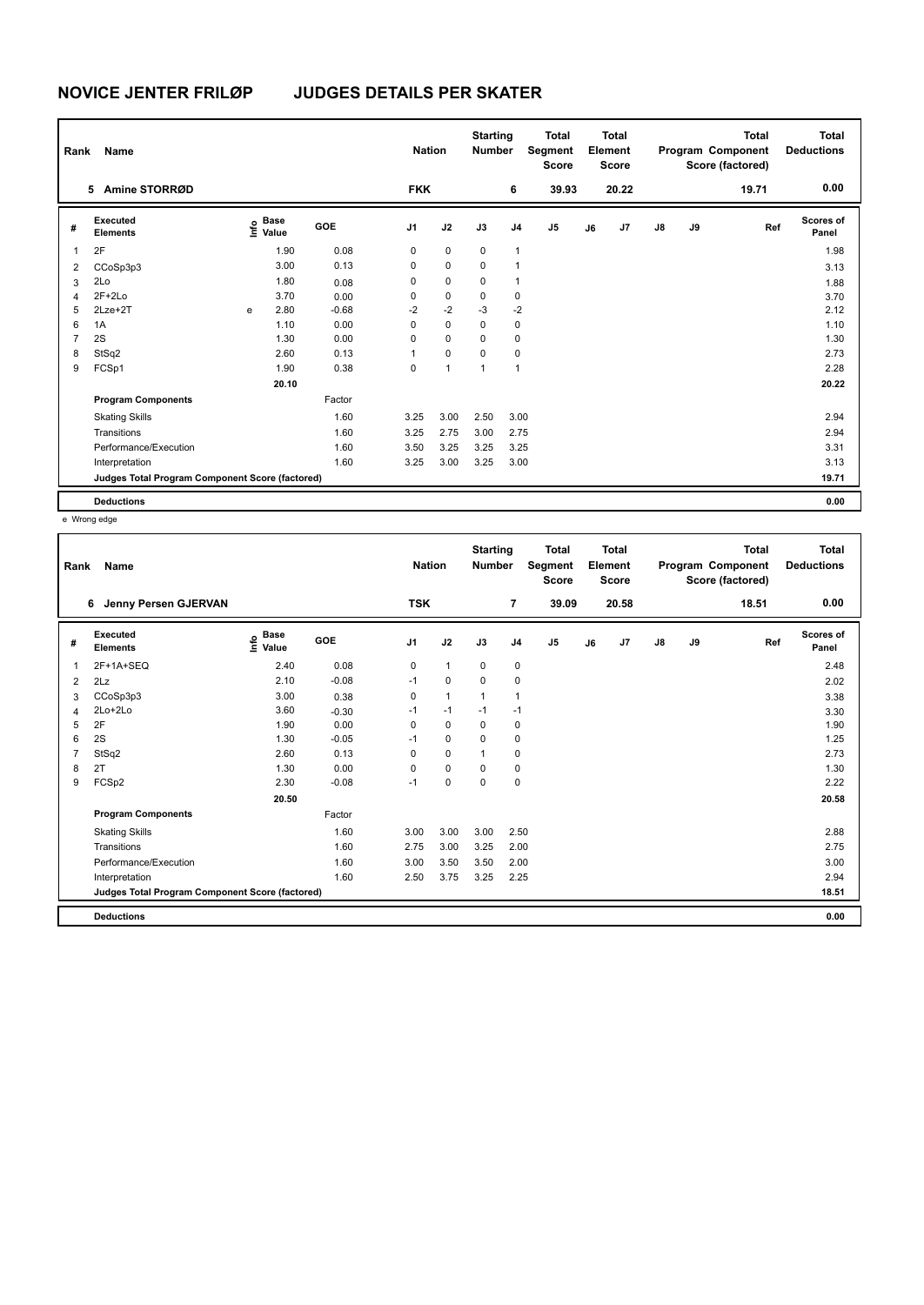| Rank           | Name<br><b>Frida Turiddotter BERGE</b><br>$\overline{7}$ |         |                      |            | <b>Nation</b>  |              | <b>Starting</b><br><b>Number</b> |                | <b>Total</b><br>Segment<br><b>Score</b> |    | <b>Total</b><br>Element<br><b>Score</b> |               |    | <b>Total</b><br>Program Component<br>Score (factored) | <b>Total</b><br><b>Deductions</b> |
|----------------|----------------------------------------------------------|---------|----------------------|------------|----------------|--------------|----------------------------------|----------------|-----------------------------------------|----|-----------------------------------------|---------------|----|-------------------------------------------------------|-----------------------------------|
|                |                                                          |         |                      |            | <b>AKK</b>     |              |                                  | 10             | 38.66                                   |    | 18.65                                   |               |    | 20.01                                                 | 0.00                              |
| #              | Executed<br><b>Elements</b>                              | ۴o      | <b>Base</b><br>Value | <b>GOE</b> | J <sub>1</sub> | J2           | J3                               | J <sub>4</sub> | J5                                      | J6 | J7                                      | $\mathsf{J}8$ | J9 | Ref                                                   | <b>Scores of</b><br>Panel         |
| $\mathbf 1$    | $2Lz+2T$                                                 |         | 3.40                 | 0.00       | 0              | $\mathbf 0$  | $\mathbf 0$                      | 0              |                                         |    |                                         |               |    |                                                       | 3.40                              |
| 2              | $2F+2T$                                                  |         | 3.20                 | $-0.15$    | $-1$           | 0            | $\mathbf 0$                      | $-1$           |                                         |    |                                         |               |    |                                                       | 3.05                              |
| 3              | FCSSp2V                                                  |         | 1.60                 | $-0.38$    | $-2$           | $-1$         | $-1$                             | $-1$           |                                         |    |                                         |               |    |                                                       | 1.22                              |
| 4              | 2A<                                                      | $\prec$ | 2.30                 | $-1.50$    | $-3$           | $-3$         | $-3$                             | $-3$           |                                         |    |                                         |               |    |                                                       | 0.80                              |
| 5              | 2F                                                       |         | 1.90                 | $-0.15$    | $-1$           | $\mathbf 0$  | $\mathbf 0$                      | -1             |                                         |    |                                         |               |    |                                                       | 1.75                              |
| 6              | StSq2                                                    |         | 2.60                 | 0.00       | 0              | $\mathbf 0$  | $\Omega$                         | 0              |                                         |    |                                         |               |    |                                                       | 2.60                              |
| $\overline{7}$ | 2Lz                                                      |         | 2.10                 | 0.00       | 0              | 0            | $\mathbf 0$                      | 0              |                                         |    |                                         |               |    |                                                       | 2.10                              |
| 8              | 2Lo                                                      |         | 1.80                 | 0.08       | 0              | $\mathbf{1}$ | 0                                | 0              |                                         |    |                                         |               |    |                                                       | 1.88                              |
| 9              | CCoSp2p2                                                 |         | 2.00                 | $-0.15$    | $-1$           | 0            | $-1$                             | 0              |                                         |    |                                         |               |    |                                                       | 1.85                              |
|                |                                                          |         | 20.90                |            |                |              |                                  |                |                                         |    |                                         |               |    |                                                       | 18.65                             |
|                | <b>Program Components</b>                                |         |                      | Factor     |                |              |                                  |                |                                         |    |                                         |               |    |                                                       |                                   |
|                | <b>Skating Skills</b>                                    |         |                      | 1.60       | 3.25           | 3.00         | 2.75                             | 2.25           |                                         |    |                                         |               |    |                                                       | 2.81                              |
|                | Transitions                                              |         |                      | 1.60       | 3.25           | 3.75         | 3.50                             | 2.75           |                                         |    |                                         |               |    |                                                       | 3.31                              |
|                | Performance/Execution                                    |         |                      | 1.60       | 3.25           | 3.25         | 3.50                             | 2.50           |                                         |    |                                         |               |    |                                                       | 3.13                              |
|                | Interpretation                                           |         |                      | 1.60       | 3.50           | 3.50         | 3.00                             | 3.00           |                                         |    |                                         |               |    |                                                       | 3.25                              |
|                | Judges Total Program Component Score (factored)          |         |                      |            |                |              |                                  |                |                                         |    |                                         |               |    |                                                       | 20.01                             |
|                | <b>Deductions</b>                                        |         |                      |            |                |              |                                  |                |                                         |    |                                         |               |    |                                                       | 0.00                              |

< Under-rotated jump

| Rank | Name                                            |                                           |                   | <b>Nation</b>  |             | <b>Starting</b><br><b>Number</b> |                | <b>Total</b><br>Segment<br><b>Score</b> |    | Total<br>Element<br><b>Score</b> |               |    | <b>Total</b><br>Program Component<br>Score (factored) | <b>Total</b><br><b>Deductions</b> |
|------|-------------------------------------------------|-------------------------------------------|-------------------|----------------|-------------|----------------------------------|----------------|-----------------------------------------|----|----------------------------------|---------------|----|-------------------------------------------------------|-----------------------------------|
|      | Karoline HØISÆTHER<br>8                         |                                           |                   | <b>AKK</b>     |             |                                  | $\mathbf{2}$   | 32.78                                   |    | 17.17                            |               |    | 16.11                                                 | 0.50                              |
| #    | Executed<br><b>Elements</b>                     | $\frac{6}{5}$ Base<br>$\frac{6}{5}$ Value | GOE               | J <sub>1</sub> | J2          | J3                               | J <sub>4</sub> | J <sub>5</sub>                          | J6 | J <sub>7</sub>                   | $\mathsf{J}8$ | J9 | Ref                                                   | Scores of<br>Panel                |
| 1    | 2F                                              | 1.90                                      | $-0.90$           | $-3$           | $-3$        | $-3$                             | $-3$           |                                         |    |                                  |               |    |                                                       | 1.00                              |
| 2    | $2Lo+2T$                                        | 3.10                                      | $-0.30$           | $-1$           | $-1$        | $-1$                             | $-1$           |                                         |    |                                  |               |    |                                                       | 2.80                              |
| 3    | 1A                                              | 1.10                                      | 0.00              | 0              | $\mathbf 0$ | 0                                | 0              |                                         |    |                                  |               |    |                                                       | 1.10                              |
| 4    | FCSp1                                           | 1.90                                      | $-0.08$           | $-1$           | $\mathbf 0$ | 0                                | 0              |                                         |    |                                  |               |    |                                                       | 1.82                              |
| 5    | 2S+1A+SEQ                                       | 1.92                                      | 0.00              | 0              | $\mathbf 0$ | 0                                | 0              |                                         |    |                                  |               |    |                                                       | 1.92                              |
| 6    | 2Lo                                             | 1.80                                      | 0.08              | 0              | $\Omega$    | $\Omega$                         | 1              |                                         |    |                                  |               |    |                                                       | 1.88                              |
| 7    | 2S                                              | 1.30                                      | 0.00              | 0              | $\mathbf 0$ | $\Omega$                         | $\mathbf 0$    |                                         |    |                                  |               |    |                                                       | 1.30                              |
| 8    | StSq2                                           | 2.60                                      | $-0.25$           | $-1$           | $-1$        | $\Omega$                         | 0              |                                         |    |                                  |               |    |                                                       | 2.35                              |
| 9    | CCoSp3p3                                        | 3.00                                      | 0.00              | $\Omega$       | $\mathbf 0$ | $\Omega$                         | $\mathbf 0$    |                                         |    |                                  |               |    |                                                       | 3.00                              |
|      |                                                 | 18.62                                     |                   |                |             |                                  |                |                                         |    |                                  |               |    |                                                       | 17.17                             |
|      | <b>Program Components</b>                       |                                           | Factor            |                |             |                                  |                |                                         |    |                                  |               |    |                                                       |                                   |
|      | <b>Skating Skills</b>                           |                                           | 1.60              | 2.00           | 2.25        | 2.50                             | 2.75           |                                         |    |                                  |               |    |                                                       | 2.38                              |
|      | Transitions                                     |                                           | 1.60              | 2.00           | 2.50        | 2.00                             | 3.25           |                                         |    |                                  |               |    |                                                       | 2.44                              |
|      | Performance/Execution                           |                                           | 1.60              | 2.75           | 2.50        | 2.50                             | 3.00           |                                         |    |                                  |               |    |                                                       | 2.69                              |
|      | Interpretation                                  |                                           | 1.60              | 2.50           | 2.25        | 2.50                             | 3.00           |                                         |    |                                  |               |    |                                                       | 2.56                              |
|      | Judges Total Program Component Score (factored) |                                           |                   |                |             |                                  |                |                                         |    |                                  |               |    |                                                       | 16.11                             |
|      | <b>Deductions</b>                               |                                           | $-0.50$<br>Falls: |                |             |                                  |                |                                         |    |                                  |               |    |                                                       | $-0.50$                           |
|      |                                                 |                                           |                   |                |             |                                  |                |                                         |    |                                  |               |    |                                                       |                                   |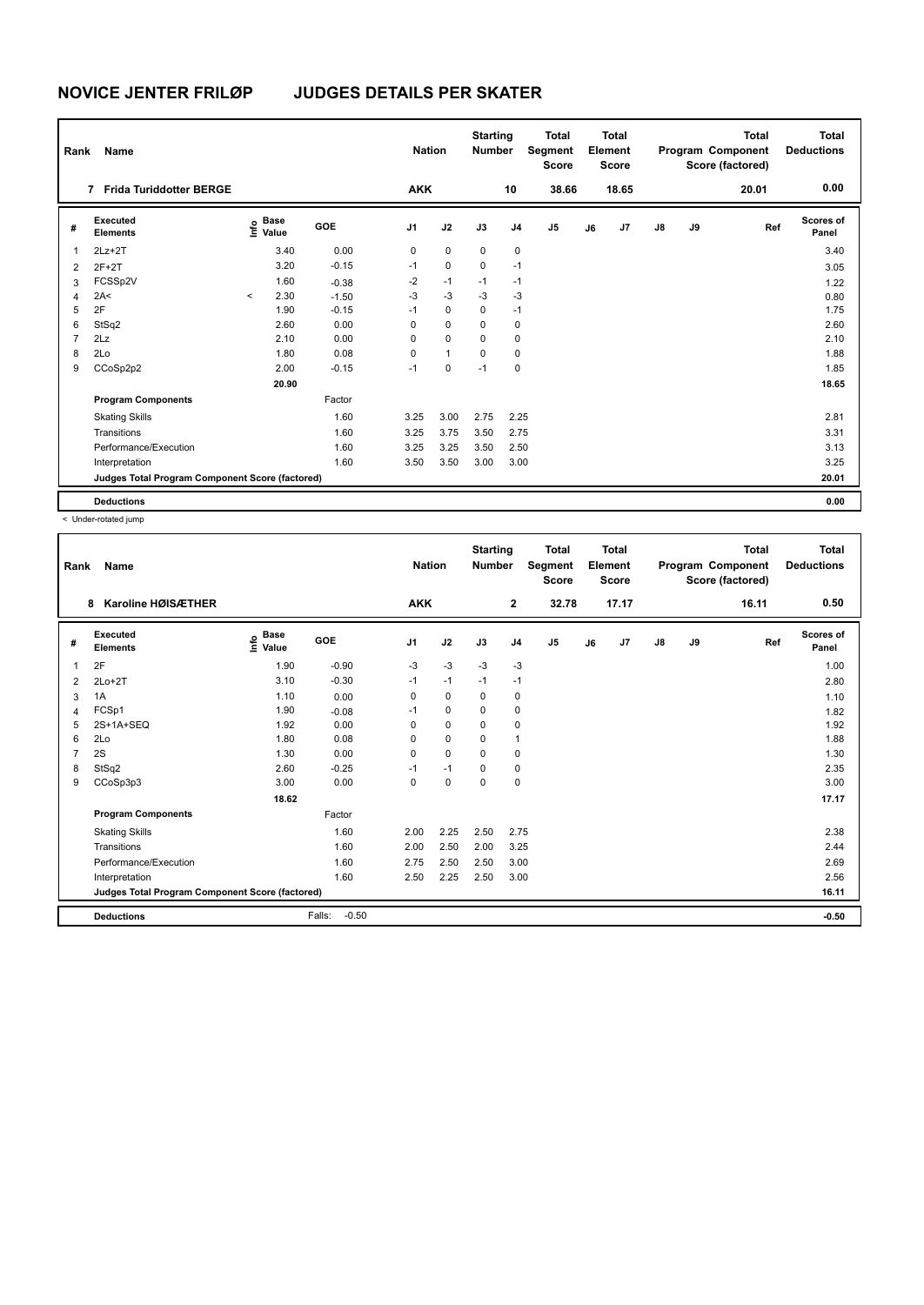| Rank           | Name                                            |                          | <b>Nation</b>                    |                   | <b>Starting</b><br><b>Number</b> |              | <b>Total</b><br>Segment<br><b>Score</b> |                | <b>Total</b><br>Element<br><b>Score</b> |    |       | <b>Total</b><br>Program Component<br>Score (factored) | Total<br><b>Deductions</b> |       |                    |
|----------------|-------------------------------------------------|--------------------------|----------------------------------|-------------------|----------------------------------|--------------|-----------------------------------------|----------------|-----------------------------------------|----|-------|-------------------------------------------------------|----------------------------|-------|--------------------|
|                | <b>Kristine Suk Kwam CHENG</b><br>9             |                          |                                  |                   | <b>TT</b>                        |              |                                         | 5              | 31.82                                   |    | 15.40 |                                                       |                            | 17.42 | 1.00               |
| #              | Executed<br><b>Elements</b>                     |                          | <b>Base</b><br>e Base<br>⊆ Value | <b>GOE</b>        | J <sub>1</sub>                   | J2           | J3                                      | J <sub>4</sub> | J <sub>5</sub>                          | J6 | J7    | $\mathsf{J}8$                                         | J9                         | Ref   | Scores of<br>Panel |
| 1              | $2Lo+2T$                                        |                          | 3.10                             | 0.23              | 1                                | $\mathbf{1}$ | 0                                       | $\mathbf{1}$   |                                         |    |       |                                                       |                            |       | 3.33               |
| 2              | $2F+2T<$                                        | $\prec$                  | 2.80                             | $-0.83$           | $-3$                             | $-3$         | $-2$                                    | $-3$           |                                         |    |       |                                                       |                            |       | 1.97               |
| 3              | CCoSp3p3                                        |                          | 3.00                             | 0.13              | 0                                | $\mathbf 0$  | $\mathbf{1}$                            | 0              |                                         |    |       |                                                       |                            |       | 3.13               |
| $\overline{4}$ | 2Lze                                            | e                        | 1.50                             | $-0.90$           | -3                               | $-3$         | $-3$                                    | $-3$           |                                         |    |       |                                                       |                            |       | 0.60               |
| 5              | 2Lo                                             |                          | 1.80                             | $-0.45$           | $-2$                             | $-1$         | $-1$                                    | $-2$           |                                         |    |       |                                                       |                            |       | 1.35               |
| 6              | FCSp1                                           |                          | 1.90                             | $-0.15$           | $-1$                             | $-1$         | $\mathbf 0$                             | 0              |                                         |    |       |                                                       |                            |       | 1.75               |
| $\overline{7}$ | StSq1                                           |                          | 1.80                             | $-0.08$           | $-1$                             | $\mathbf 0$  | $\Omega$                                | 0              |                                         |    |       |                                                       |                            |       | 1.72               |
| 8              | 2F<                                             | $\overline{\phantom{a}}$ | 1.40                             | $-0.90$           | $-3$                             | $-3$         | $-3$                                    | $-3$           |                                         |    |       |                                                       |                            |       | 0.50               |
| 9              | 1A                                              |                          | 1.10                             | $-0.05$           | $-1$                             | $\mathbf 0$  | 0                                       | 0              |                                         |    |       |                                                       |                            |       | 1.05               |
|                |                                                 |                          | 18.40                            |                   |                                  |              |                                         |                |                                         |    |       |                                                       |                            |       | 15.40              |
|                | <b>Program Components</b>                       |                          |                                  | Factor            |                                  |              |                                         |                |                                         |    |       |                                                       |                            |       |                    |
|                | <b>Skating Skills</b>                           |                          |                                  | 1.60              | 3.00                             | 2.75         | 3.00                                    | 2.75           |                                         |    |       |                                                       |                            |       | 2.88               |
|                | Transitions                                     |                          |                                  | 1.60              | 2.75                             | 2.75         | 3.50                                    | 2.25           |                                         |    |       |                                                       |                            |       | 2.81               |
|                | Performance/Execution                           |                          |                                  | 1.60              | 2.25                             | 2.25         | 2.75                                    | 3.00           |                                         |    |       |                                                       |                            |       | 2.56               |
|                | Interpretation                                  |                          |                                  | 1.60              | 2.00                             | 2.25         | 3.25                                    | 3.00           |                                         |    |       |                                                       |                            |       | 2.63               |
|                | Judges Total Program Component Score (factored) |                          |                                  |                   |                                  |              |                                         |                |                                         |    |       |                                                       |                            |       | 17.42              |
|                | <b>Deductions</b>                               |                          |                                  | $-1.00$<br>Falls: |                                  |              |                                         |                |                                         |    |       |                                                       |                            |       | $-1.00$            |

< Under-rotated jump e Wrong edge

| Rank | Name                                            |    |                                  |         | <b>Nation</b>  |              | <b>Starting</b><br><b>Number</b> |                | <b>Total</b><br>Segment<br><b>Score</b> |    | <b>Total</b><br>Element<br><b>Score</b> |    |    | <b>Total</b><br>Program Component<br>Score (factored) | <b>Total</b><br><b>Deductions</b> |
|------|-------------------------------------------------|----|----------------------------------|---------|----------------|--------------|----------------------------------|----------------|-----------------------------------------|----|-----------------------------------------|----|----|-------------------------------------------------------|-----------------------------------|
| 10   | <b>Dina VASBOTTEN</b>                           |    |                                  |         | <b>OSK</b>     |              |                                  | 3              | 30.69                                   |    | 13.99                                   |    |    | 16.70                                                 | 0.00                              |
| #    | Executed<br><b>Elements</b>                     |    | <b>Base</b><br>e Base<br>⊆ Value | GOE     | J <sub>1</sub> | J2           | J3                               | J <sub>4</sub> | J <sub>5</sub>                          | J6 | J <sub>7</sub>                          | J8 | J9 | Ref                                                   | <b>Scores of</b><br>Panel         |
| 1    | 1A                                              |    | 1.10                             | 0.05    | 0              | $\mathbf{1}$ | 0                                | 0              |                                         |    |                                         |    |    |                                                       | 1.15                              |
| 2    | 2Lz                                             |    | 2.10                             | 0.00    | 0              | 0            | 0                                | 0              |                                         |    |                                         |    |    |                                                       | 2.10                              |
| 3    | $2Lo+2T$                                        |    | 3.10                             | $-0.30$ | $-1$           | $-1$         | 0                                | $-2$           |                                         |    |                                         |    |    |                                                       | 2.80                              |
| 4    | FCSp1                                           |    | 1.90                             | $-0.08$ | $-1$           | 0            | $\Omega$                         | 0              |                                         |    |                                         |    |    |                                                       | 1.82                              |
| 5    | 2S                                              |    | 1.30                             | $-0.20$ | $-1$           | $-1$         | $-1$                             | $-1$           |                                         |    |                                         |    |    |                                                       | 1.10                              |
| 6    | $2F+2T<<$                                       | << | 2.30                             | $-0.90$ | $-3$           | $-3$         | $-3$                             | $-3$           |                                         |    |                                         |    |    |                                                       | 1.40                              |
| 7    | 2F                                              |    | 1.90                             | $-0.68$ | $-2$           | $-2$         | $-2$                             | $-3$           |                                         |    |                                         |    |    |                                                       | 1.22                              |
| 8    | CoSp2p2                                         |    | 1.50                             | $-0.75$ | $-2$           | $-3$         | $-2$                             | $-3$           |                                         |    |                                         |    |    |                                                       | 0.75                              |
| 9    | StSq1                                           |    | 1.80                             | $-0.15$ | 0              | $\mathbf 0$  | $-1$                             | $-1$           |                                         |    |                                         |    |    |                                                       | 1.65                              |
|      |                                                 |    | 17.00                            |         |                |              |                                  |                |                                         |    |                                         |    |    |                                                       | 13.99                             |
|      | <b>Program Components</b>                       |    |                                  | Factor  |                |              |                                  |                |                                         |    |                                         |    |    |                                                       |                                   |
|      | <b>Skating Skills</b>                           |    |                                  | 1.60    | 3.00           | 3.00         | 2.75                             | 2.50           |                                         |    |                                         |    |    |                                                       | 2.81                              |
|      | Transitions                                     |    |                                  | 1.60    | 3.25           | 3.25         | 2.25                             | 2.00           |                                         |    |                                         |    |    |                                                       | 2.69                              |
|      | Performance/Execution                           |    |                                  | 1.60    | 2.50           | 2.50         | 3.00                             | 1.75           |                                         |    |                                         |    |    |                                                       | 2.44                              |
|      | Interpretation                                  |    |                                  | 1.60    | 2.25           | 2.75         | 3.00                             | 2.00           |                                         |    |                                         |    |    |                                                       | 2.50                              |
|      | Judges Total Program Component Score (factored) |    |                                  |         |                |              |                                  |                |                                         |    |                                         |    |    |                                                       | 16.70                             |
|      | <b>Deductions</b>                               |    |                                  |         |                |              |                                  |                |                                         |    |                                         |    |    |                                                       | 0.00                              |

<< Downgraded jump